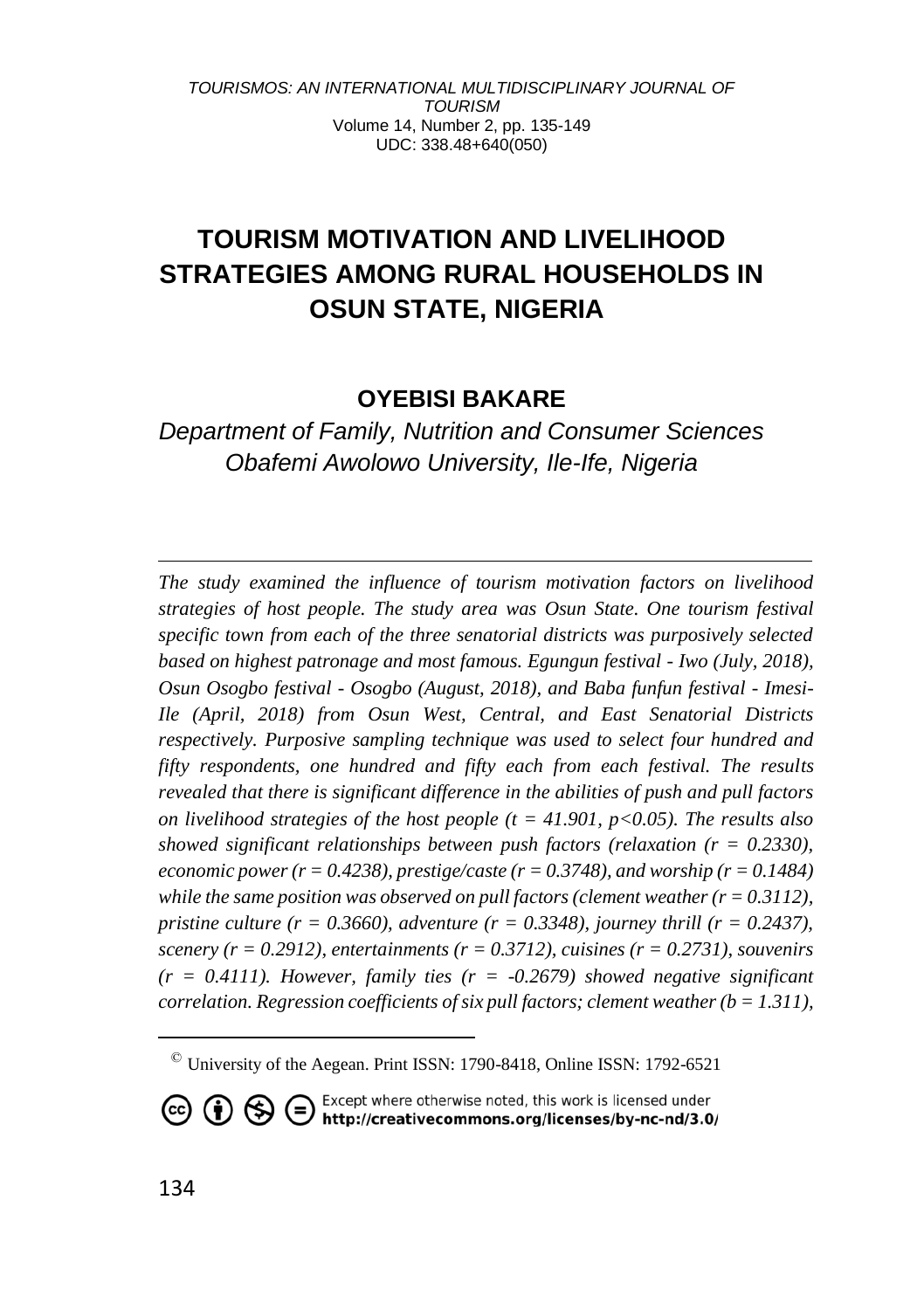*pristine culture (b = 1.389), adventure (b = 1.707), entertainments (b = 1.252). cuisines (b = 1.792), souvenirs (b = 1.6731) and three push factors (official obligation (b = -0.3138), prestige/caste (b = 1.509), relaxation/fun (b = 1.655)) significantly contributed to the unit change in livelihood strategies of the host people. The study concluded that tourism motivation factors contributed to livelihood strategies of the host people. It was recommended that stakeholders should reinforce the facilities in both tangible and intangible terms to accommodate the urge of tourists and even expand the need threshold for improved patronage that will translate to more livelihood strategies for the teeming host population.*

#### **Keywords:** *Tourism, livelihood strategies, tourism motivation, rural households, livelihoods.*

#### **INTRODUCTION**

People engage in different degrees of job activities to enhance living. According to one African parlance; work is the antidote for poverty. The economic engagements of people have multifactorial implications from skill possession, level of education, social influence, and most importantly, environment. The rural areas are endowed with pristine environment with arrays of pull motivations that can positively command the push feelings of yenning individuals. Livelihood is a basic need to living which requires strategy as a component of sustainable livelihood. Livelihood comprises the capabilities, assets and activities required as means of living. A livelihood is sustainable when it can cope with and recover from stresses and shocks and maintain or enhance its capabilities and assets both now and in the future, while not undermining the natural resource base' (Carney, 1998). Rural people have complex livelihood strategies (due to multiple land uses and diversification of risks across several activities) which are affected by tourism in many different ways, positively and negatively, directly and indirectly (Ashley, & Hussein, 2000).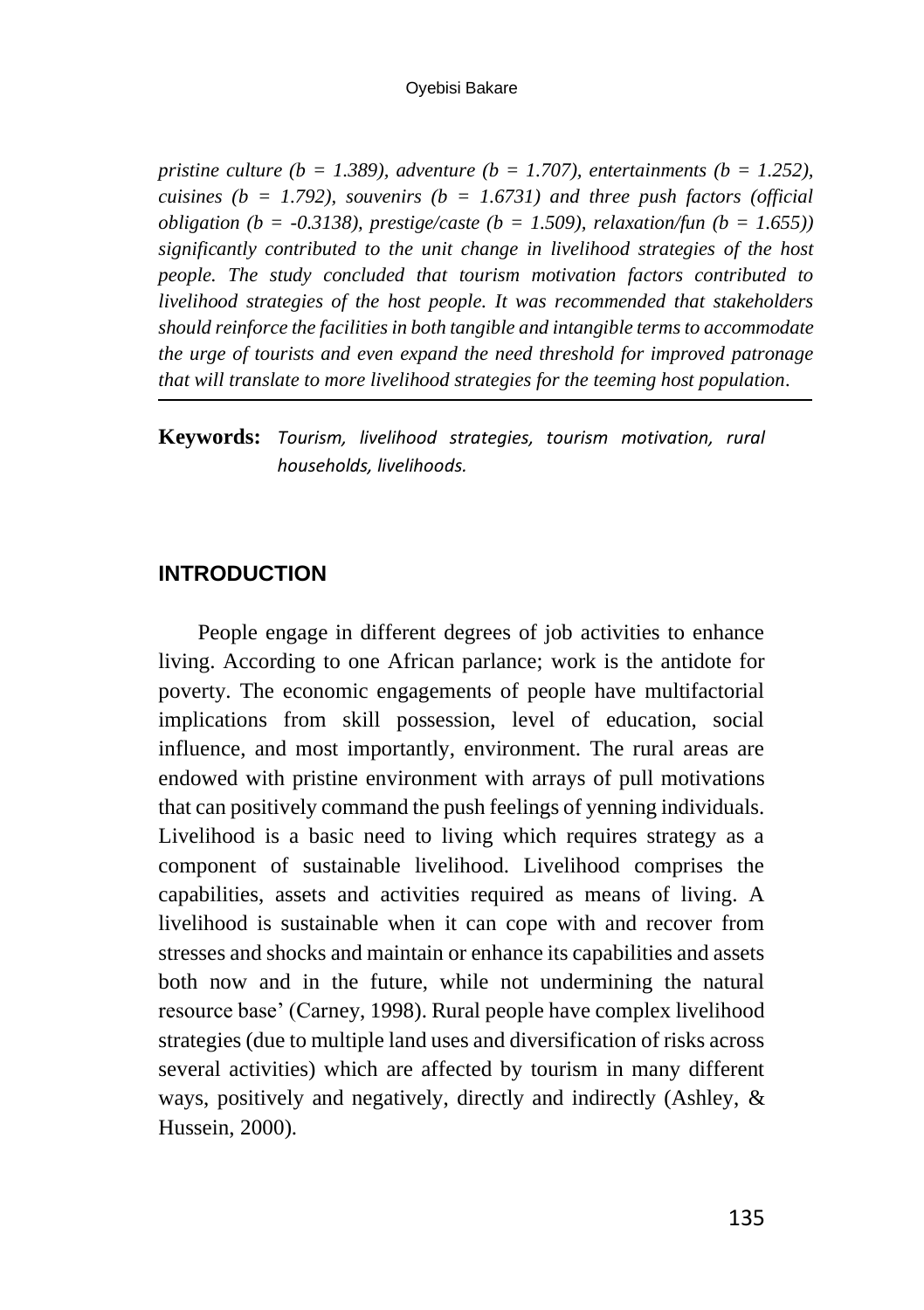Sustainable Livelihood (SL) is a development concept beyond the conventional definitions and approaches to poverty eradication. The concept identifies and defines critical phenomenon toward livelihoods. The approach gives a comprehensive springboard for the analysis and assessment of poverty vis avis livelihoods. It considers vital aspects of poverty such as vulnerability and social exclusion. It is now recognized that more attention must be paid to the various factors and processes which either constrain or enhance poor people's ability to make a living in an economically, ecologically, and socially sustainable manner. The SL Approach offers the prospects of a more coherent and integrated approach understanding poverty.

Tourism has been acknowledged as one of the strongest and most veritable economic and social phenomena. The reasons for engaging in tourism are multifaceted, ranging from adventure, festivals, scenery, journey thrills, pristine rurality, clement weather, entertainment, and cuisine among others. On the other hand, succumb to the available assets that constitute attractions are often driven by some instinct to fulfil certain psychological urge which includes; prestige, education, fatigue, nostalgia, official obligation, affordance, worship, and boredom. The benefits of tourism can be wide ranging, through benefits to the economy, social life for people living in destinations as well as personal benefits to tourists. These tourism benefits have been found to include: rest and recuperation from work; provision of new experiences lading to a broadening of horizons and the opportunity for learning and intercultural communication; promotion of peace and understanding; personal and social development; visiting friends and relatives; religious pilgrimage and health (Dann, 1977).

From observation, studies on environmental income in rural livelihoods are increasing; however, they have yet to be widely included in rural income and livelihood studies and, if they are available, high quality of environmental income data is considered too difficult and costly to obtain (Angelsen, Larsen, Lund, Smith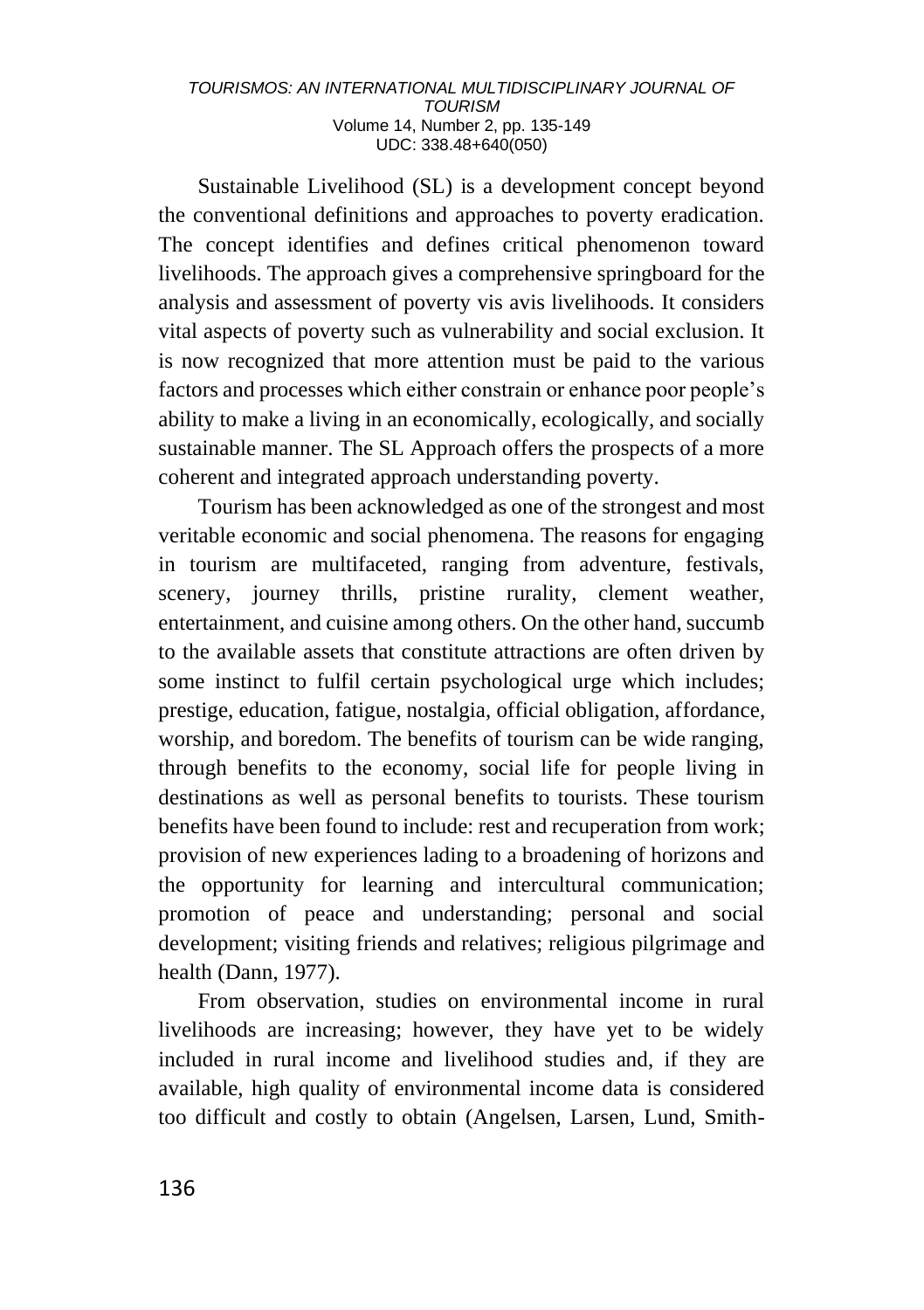Hall, & Wunder, 2011). A similar observation can be found in the study of Mamo, Sjaastad, and Vedeld (2007), which indicated that poverty surveys in developing countries normally omit information about environmental resources which includes tourism resources. Tourism is often not usually captured in most studies on environmental resources. Understanding travel motivations is a strategic approach to further assist destination planners to understand changing patterns of travellers' behaviours and ways these changes have evolved over time (Yousaf, Amin, & Santos, 2018); and how these essentially translate to livelihood for the host population. The study therefore, aims at examining the effect of tourism motivation on livelihood strategies among rural households to fill the gap in literature.

#### **LIVELIHOOD STRATEGIES IN RURAL AREAS**

Agriculture is a common activity for virtually all rural households, never a sole activity for any. The livelihood strategies of rural households vary enormously, but a common strategy is for household members to undertake a range of activities which each in some way contributes to part of household need fulfilment. Most households rely on a range of natural resource uses, and on off-farm income from employment or remittances. Diversified strategies are essential in Nigeria considering the experience farmers often go through during off season period. Farming in both crops and livestock is considerably seasonal in Nigeria. Tourism in its nature fits into the off season period hence; could offer some useful engagement that bring in new activities for destination people.

#### **Tourism Development In Rural Nigeria**

The rural areas have been recognised as the hub of tourism assets. From all spheres and indications, tourism is now acknowledged as an economy linchpin that could be seized to support oil and agriculture considering its versatile role in employment generation and livelihoods especially in rural areas. According to UNTWO (2017), a good number of African countries have bought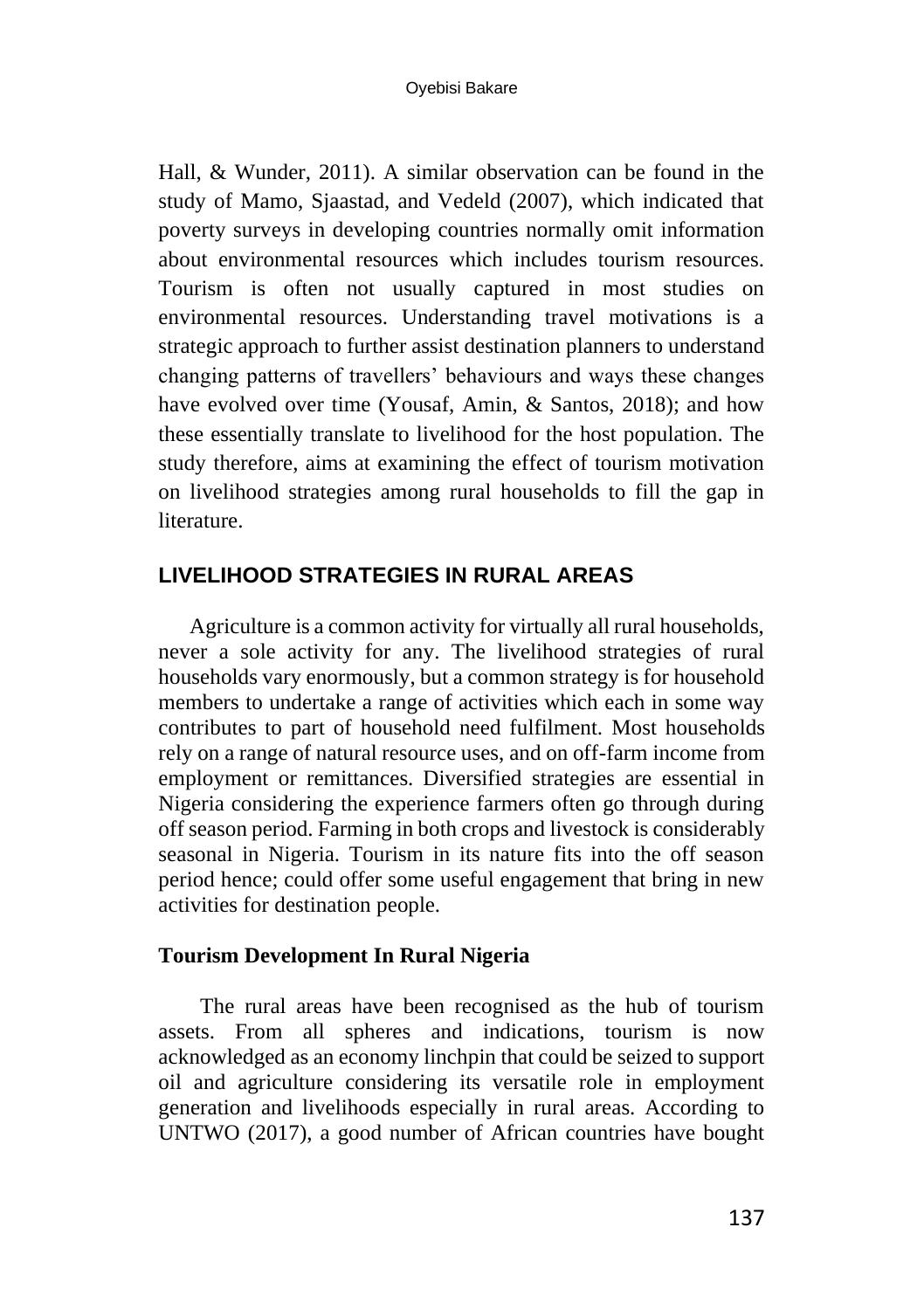into tourism for foreign direct investment into key economic driver for many destinations, promoting income growth and job creation in local economies. Nigeria is not left out in this drive. All the resources in the rural communities are critical to tourism undertakings. In spite of the clement weather that characterised rural areas in Nigeria, the hospitable nature borne out of communal family system ties, pristine culture that is often craved by saturated urban dwellers place the rural community at advantage of tourism enabling. Land as an important factor of production is equally germane for tourism development. Land is one of the blessings the rural areas enjoy far better than urban communities. The serenity that is coveted by city hustlers is a lifestyle in the rural areas. Rolling lull from natural and undistorted vegetation give the rural areas the feeling of tranquillity that is hard to come by in any metropolis. Abundant inherent potentials of physical and human capitals qualify rural areas for sustainable tourism venture. Tourism is often patronised by urbanites who work round the clock for a season and require a ''silly season'' for recreation and relaxation to refresh. The rural are possess all attributes that are seemingly opposite to cities. It is of great complimentary purpose for urban dwellers as place of rest. In the bid of resting against the next production or business season, rural areas become the destination for deserving tourists. So, the development of tourism in the rural areas is like filling a gap in the calendar of the metropolis. This in turn create a business enablement for rural populace who are often confronted with single occupational syndrome. In conclusion, the relationship between rural and urban become complimentary and symbiotic with the concept of tourism.

According to Orekoya (2018), the downturn in nation's economies has made government to turn to tourism to stimulate development. Critical analysis of the rural areas revealed several rich tourist sites; Osun-Osogbo Sacred Groove in Osogbo, Egungun festivals in Iwo, Ede, and most towns in Southwestern Nigeria, Baba Funfun in Imesi – Ile and Oke- Imesi, Olumo Rock, Mambilla Plateau, Oguta Lake, and Ikogosi Warm Spring, Ojude Oba Festival, Argungu Festival, Eyo Festival, and Calabar Carnival among others. On different occasions, the diversity of the country has posed threats to her peaceful coexistence. In tourism context, the richness and diversity of Nigeria's culture have always been cited as strong reason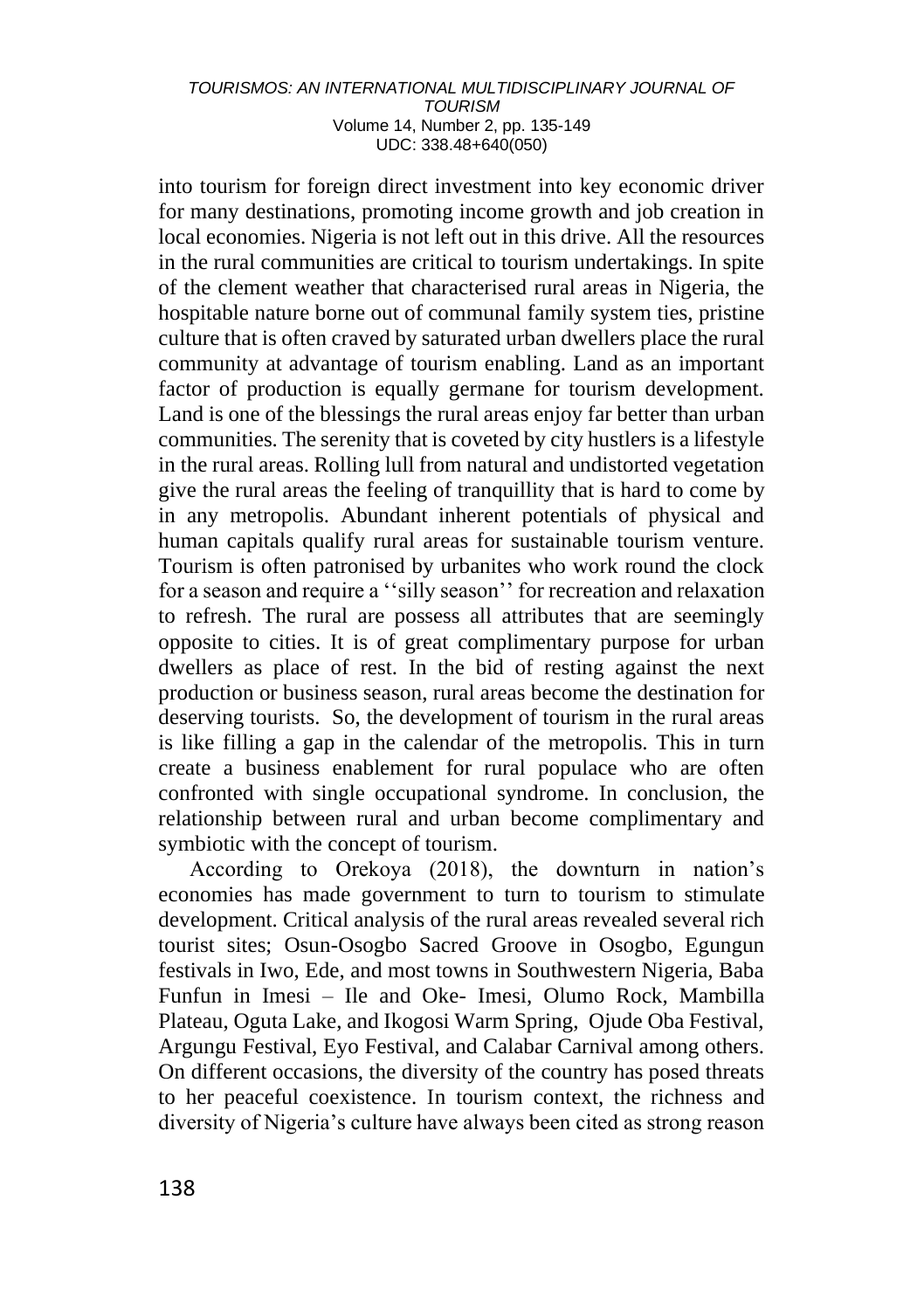why tourism should be a major foreign exchange earner for the country (Nwanne, 2017). From east to west, from north down south, the country is naturally endowed with rich tourist sites. Every state prides itself in outstanding and unique attractions. Sidarta (2002) in his research found that the development of tourism affects the lives of people around attractions including aspects of livelihood and income. Kolawole (2017) identified ecotourism, cultural tourism, and heritage tourism as veritable to development.

#### **Theory Of Push And Pull Motivations**

The push/pull model is accepted by many researchers (Dann, 1977; 1981; Jang, & Cai, 2002; Hsu, & Lam, 2003). Push factors are defined as internal motives or forces that cause tourists to seek activities to satisfy needs, while pull factors are destination generated forces and the knowledge that tourists hold about a destination. Most push factors are intrinsic motivators, such as the desire for escape, rest and relaxation, prestige, health and fitness, adventure and social interaction. The push and pull theory of motivations proposed by Dann (1977) is a widely accepted theoretical framework in tourism research. According to Dann (1977), multiple factors motivate tourists and/or travellers to visit particular places or destinations, but these factors can be categorised as either push or pull motivations. Dann (1977) grouped tourists' characteristics into two; anomie and ego-enhancement. The classification is based on age, marital status, gender, affordance status, residence status, and tour status. From the point of view of Dann's theory, examination of 'push' factors is logical and often temporally an antecedent to 'pull' factors. Moreover, he argued that the question of 'what makes tourists travel' can only relate to the 'push' factors, as this question is devoid of destination or value content requirements of 'pull' factors. Dann's theory assumed that both the anomie and ego-enhancement attributes were from 'push' factors. The theoretical framework was a continuum, with anomie and ego-enhancement as the polar coordinates. Meanwhile, a good number of studies on tourism motivation corroborated Dann's theory of motivation. Todorovic and Jovicic (2016) posited that the core reason for going on holidays is that individuals look for a break from usual schedule and settings that allow for relaxation and less mental fatigue. Push motivation is an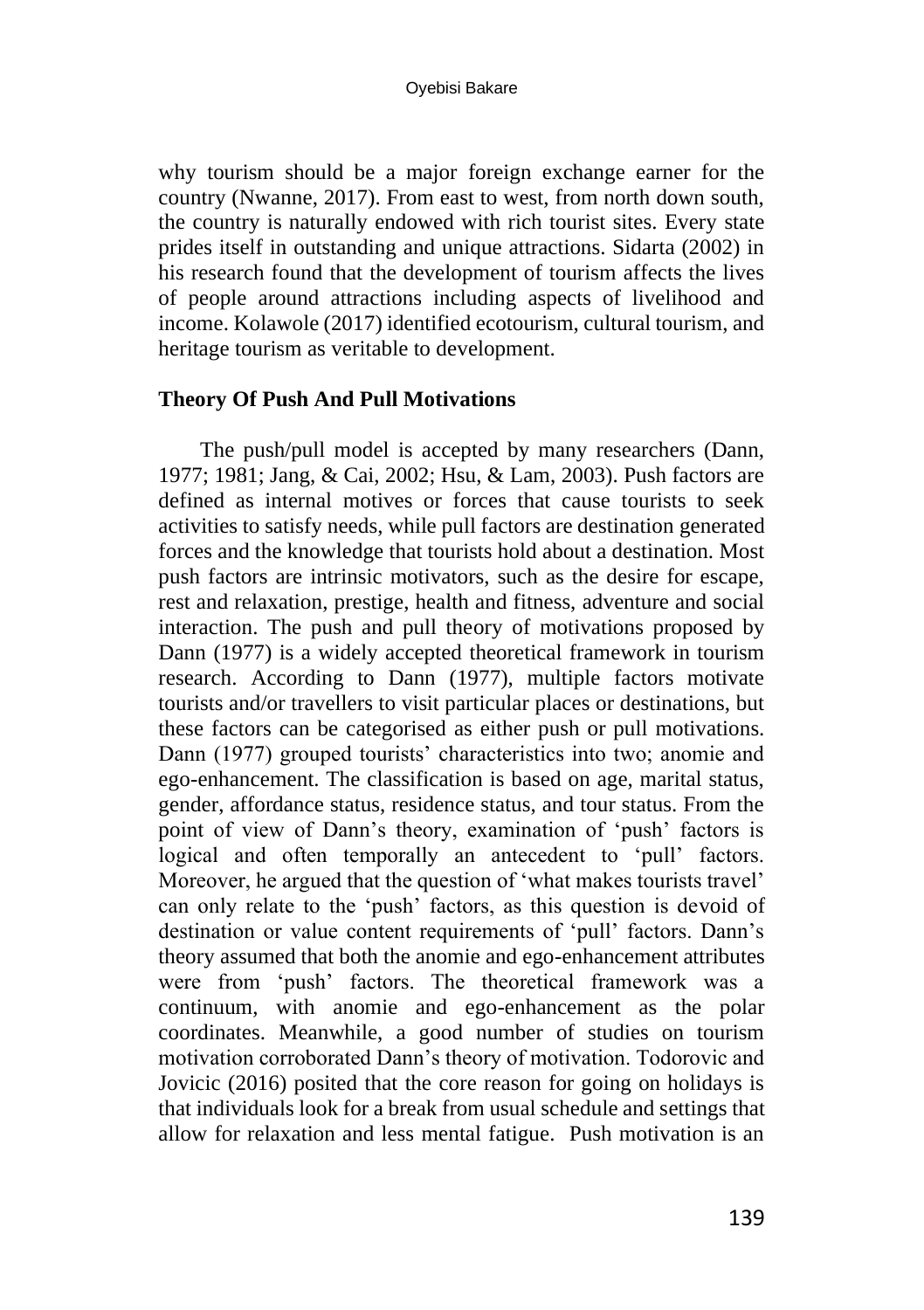indicator of destination loyalty (Yoon, & Uysal, 2005), which has strong marketing implications. Another study identified social interaction, self-improvement, variety seeking, logistics (organization and location of destination) of travel, products offered on-site, knowledge expansion, adventure, and travel attractions as motivations for tourists to attend a wine festival (Rivera, Chandler, & Winslow, 2009). The most common travel motives are sightseeing and culture (80%), city break (47%) and visiting friends and relatives (44%) (Tourism Research and Marketing, 2013).

# **OBJECTIVES OF THE STUDY**

- I. Identify personal factors of respondents and livelihood strategies among rural households
- II. Assess the effect of push and pull motivations on livelihood strategies
- III. Examine the influence of tourism motivation factors on livelihood strategies of host people.

# **HYPOTHESES**

- I. There is no significant relationship between tourism motivation factors and livelihood strategies
- II. There is no significant difference between push and pull factors on livelihood strategies.

# **METHODOLOGY**

The area of the study was Osun State, Southwestern Nigeria. One tourism festival specific town from each of the three senatorial districts was purposively selected based on highest patronage and most famous. Egungun festival - Iwo (July, 2018), Osun Osogbo festival - Osogbo (August, 2018), and Baba funfun festival - Imesi-Ile (April, 2018) from Osun West, Central, and East Senatorial Districts respectively. Purposive sampling technique was used to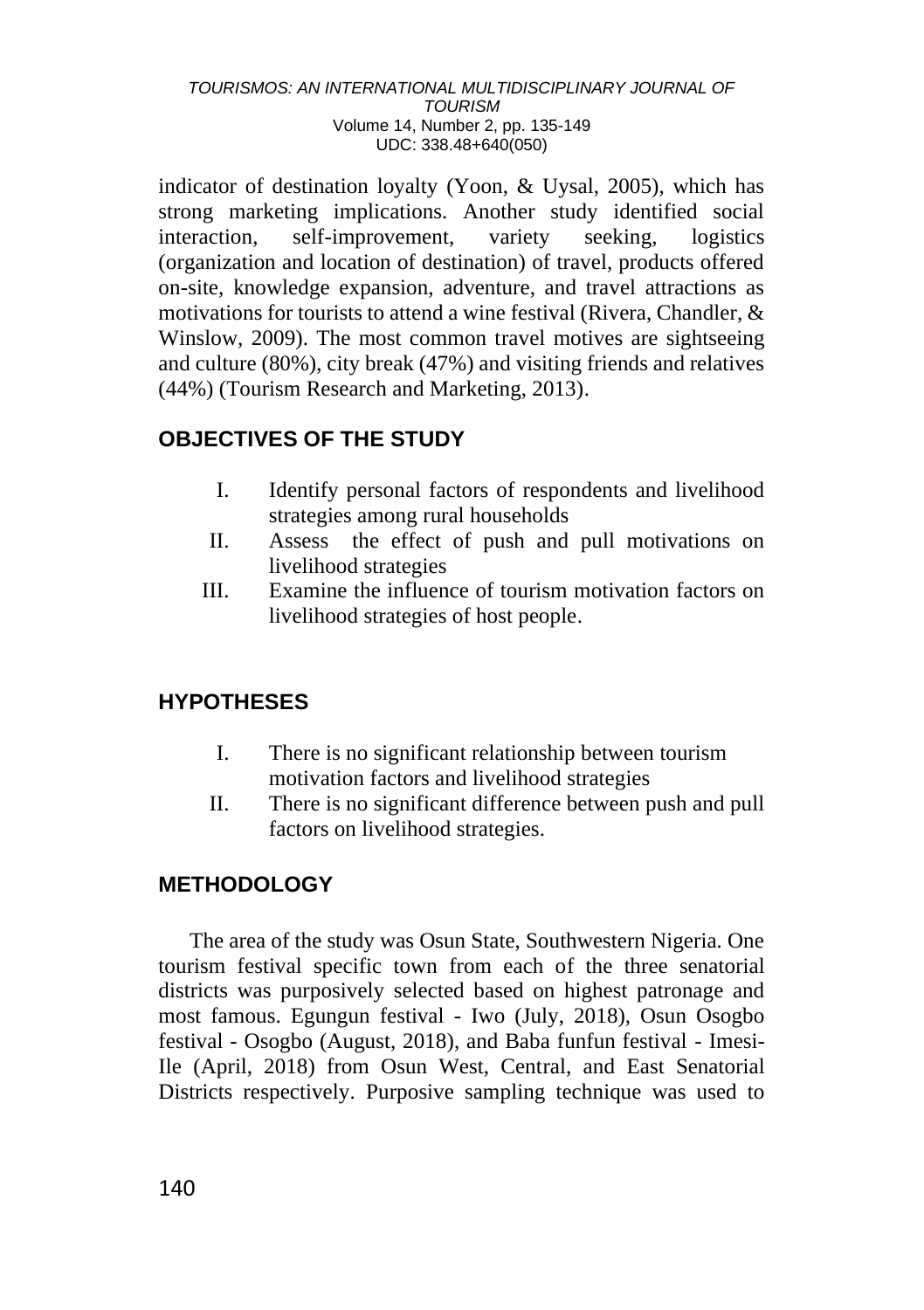select four hundred and fifty respondents, one hundred and fifty each from each festival. The inclusion criteria used for selection were:

i. must have travelled to the destination

ii. having the festival as the primary goal of being in town.

The study employed interview guided questionnaire as the instrument for data collection. The sections in the questionnaire included; tourist specifics based on push and pull factors of motivation, and observations on host people which relate to the livelihood activities towards the push and pull motives. Push factors, which were origin-related and intangible desires of individual travellers, consisted of 25 items and grouped into eight dimensions. Likewise, 26 pull motive items, which were the external forces of destination attributes in the three festivals put together, while statements on activities of host people towards offers for satisfying and meeting up the motivations were 10. The push and pull items were assessed using a 5-point Likert scale from  $5 = \text{very important to}$  $1 =$  not important at all, while livelihood strategies as observed by tourists were assessed using a 5-point Likert scale from  $5 =$  Strongly agreed to  $1 =$  strongly disagreed. The questionnaires were well guided and monitored for completeness, hence, 450 copies recovered. The study employed the tourists to reconstruct experiences in relation to livelihood engagements of the host people. Data were collected from an insider as opposed to an outsider's perspective. Reliability test was conducted, and the results of Cronbach's Alpha was 0.871. While the test re-test was 0.833.

# **RESULTS AND DISCUSSION**

| <b>Variables</b> | <b>Frequency</b> | <b>Percentage</b> |  |
|------------------|------------------|-------------------|--|
| Gender           |                  |                   |  |
| Male             | 314              | 69.78             |  |
| Female           | 136              | 30.22             |  |
| Age in years     |                  |                   |  |
| $<$ 20           | 61               | 13.56             |  |
| $20 - 30$        | 102              | 22.67             |  |
| $31-40$          | 104              | 23.11             |  |
| $41 - 50$        | 43               | 09.56             |  |

## **Table 1: Personal characteristics of respondents**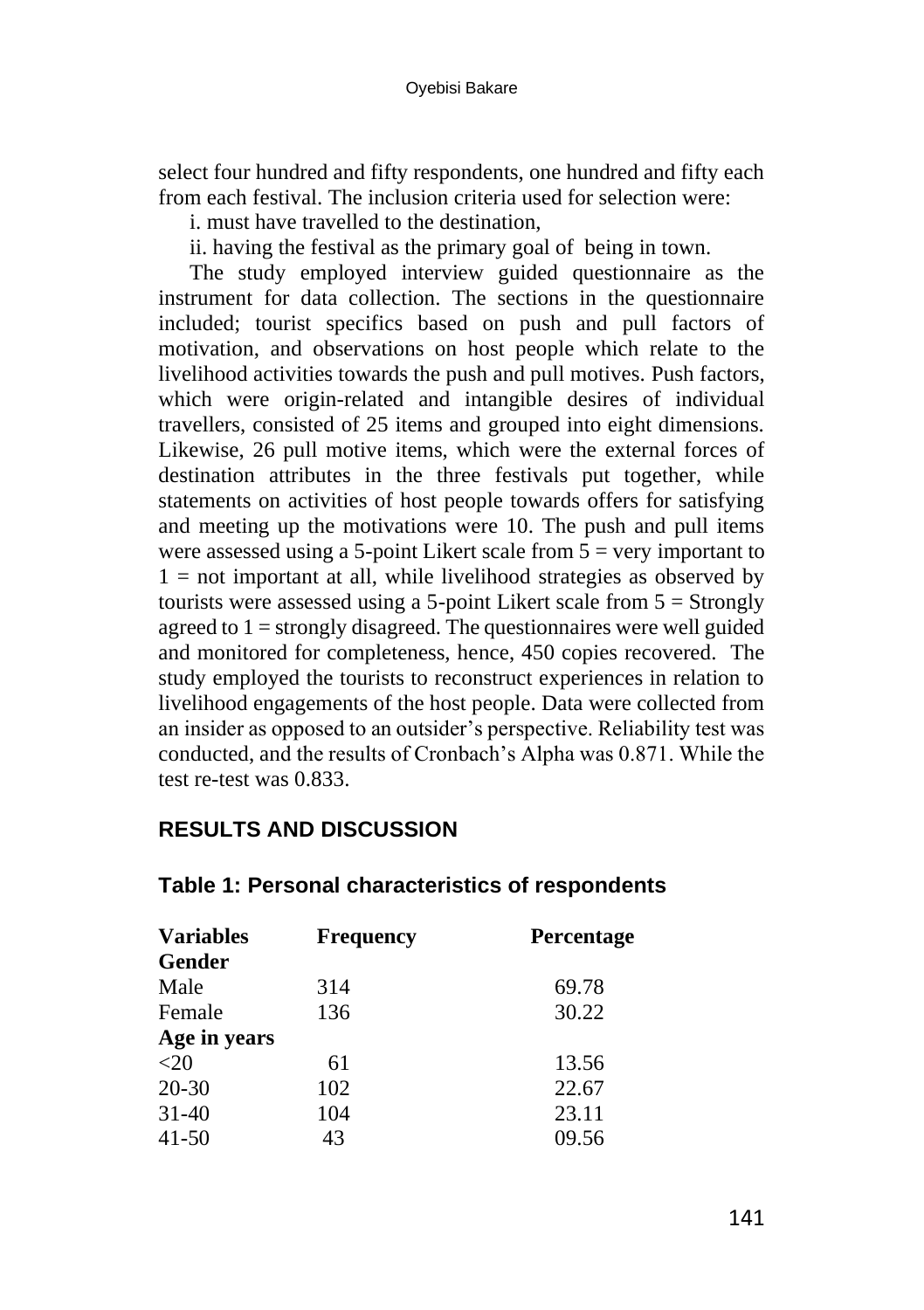| 51-60                         | 59  | 13.11 |       |
|-------------------------------|-----|-------|-------|
| >60                           | 81  | 18.00 |       |
| <b>Marital Status</b>         |     |       |       |
| Single                        | 287 | 63.78 |       |
| Married                       | 106 | 23.56 |       |
| Others                        | 57  | 12.67 |       |
| <b>Tour experience</b>        |     |       |       |
| First time                    | 108 |       | 24.00 |
| Second time                   | 133 |       | 29.56 |
| Third time                    | 135 |       | 30.00 |
| More than 3 times             | 28  |       | 06.22 |
| <b>Income in Naira</b>        |     |       |       |
| $<$ 30000                     | 243 |       | 54.00 |
| $30000 - 50000$               | 112 |       | 24.89 |
| $51000 - 100000$              | 38  |       | 08.44 |
| >100000                       | 57  |       | 12.27 |
| Consideration for "Call back" |     |       |       |
| Yes                           | 285 |       | 63.33 |
| N <sub>0</sub>                | 165 |       | 36.67 |
| Consideration for "referral"  |     |       |       |
| Yes                           | 316 |       | 70.22 |
| No                            | 134 |       | 29.78 |

#### **PERSONAL CHARACTERISTICS OF RESPONDENTS**

Table 1 showed the personal characteristics of the respondents. The results showed that 69.78% were males while the remaining were females (30.22%). More males than females engage in tourism, especially festivals. The respondents whose age was less than 20 years were 13.56%, those above 60 years were 18.0%, while those from 20 years to sixty years were 68.44%. Tourism patronage is slim among people under 20 years and people over 60 years. Majority  $(63.78%)$  were single, married  $(23.56%)$ , and the remaining  $12.67%$ fell under others which may be widowed, separated, or divorced. More single people engage in tourism than those married, this could be due to family obligations. Respondents' tour status showed those who were first timers (24.0%), second timers (29.56%), third timers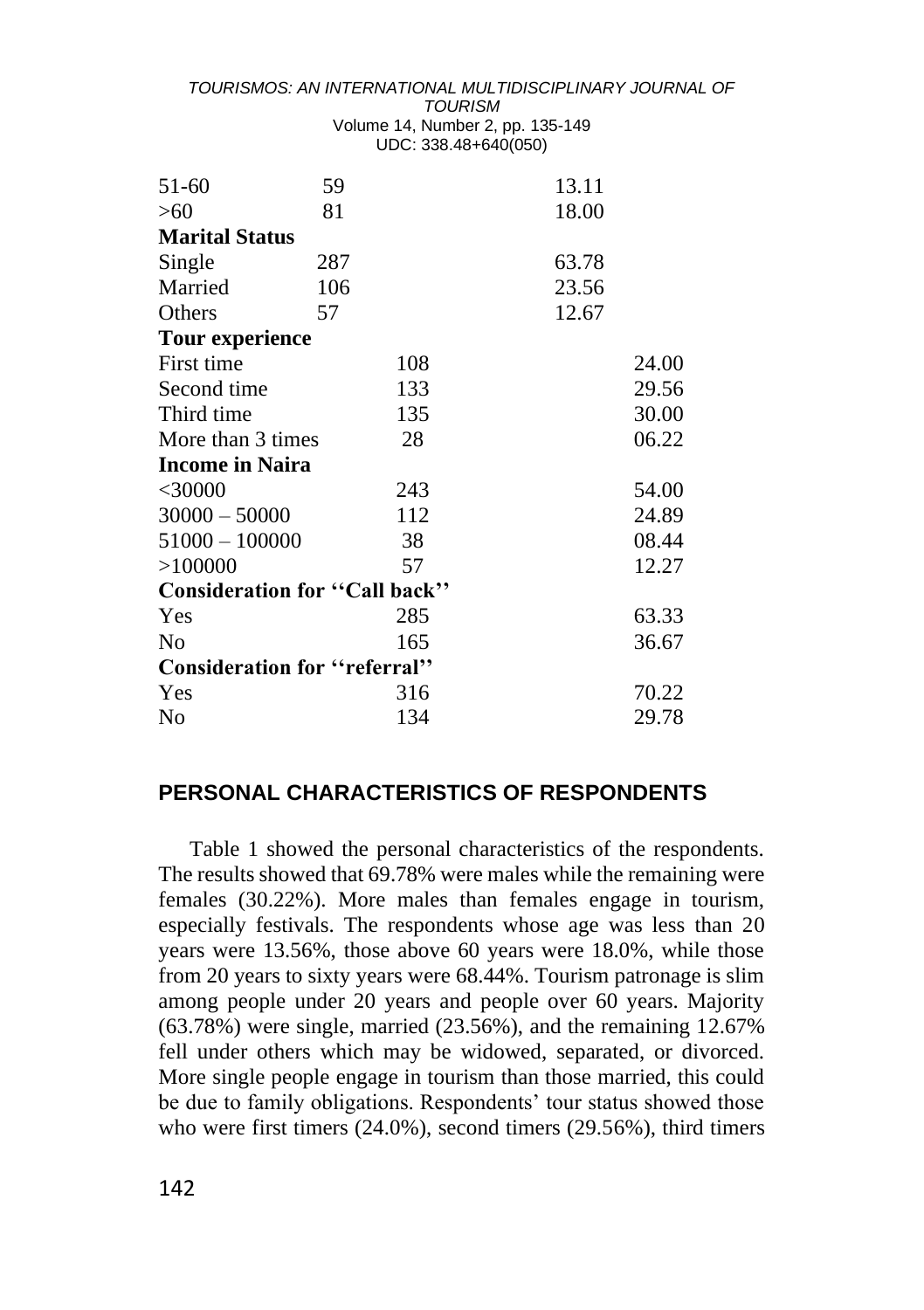(30.0%), and more than 3 times (06.22%). Income of respondents showed majority (54.0%) of the tourists at the festival earned less than the Nigerian newly approved minimum wage, N30000. About one quarter earned between N30000 and N50000, another 8.44% earned N51000 to N100000, while, the remaining 12.27% earned above N100000. More than half of the tourists were earning less than the newly approved minimum wage that is about to be implemented. Over half of the respondents agreed to consideration for ''call back'' (63.33%), the remaining 36.67% disagreed to call back. Majority (70.22%) ticked ''Yes'' to referral, the remaining 29.73% ticked ''No''. The study confirmed Dann (1977) that, based push and pull factors on age, marital status, gender, and tour status

#### **Table 2: Livelihood strategies of the host people observed by respondents**

| <b>Livelihood strategies</b> | <b>Mean</b> | <b>Standard</b> | Rank |
|------------------------------|-------------|-----------------|------|
|                              |             |                 |      |
| Accommodation                | 3.72        | 0.63            | 4    |
| Food and beverage            | 4.10        | 0.95            | 2    |
| Tour guiding                 | 2.95        | 0.63            | 6    |
| Transportation               | 3.79        | 0.84            | 3    |
| Music                        | 2.79        | 0.71            |      |
| Food products                | 2.11        | 0.87            | 12   |
| Fruits and vegetables        | 2.78        | 1.03            | 8    |
| Photography                  | 1.63        | 0.84            | 14   |
| Fashion                      | 2.40        | 0.83            | 10   |
| Drumming                     | 3.30        | 0.89            | 5    |
| Dance                        | 2.64        | 0.89            | 9    |
| Artistries                   | 4.12        | 0.81            |      |
| Hair dressing                | 1.11        | 0.71            | 16   |
| Shoe making                  | 1.36        | 0.73            | 15   |
| Farming                      | 2.33        | 0.83            | 11   |
| Others                       | 2.08        | 0.87            | 13   |

## **LIVELIHOOD STRATEGIES OF THE HOST PEOPLE**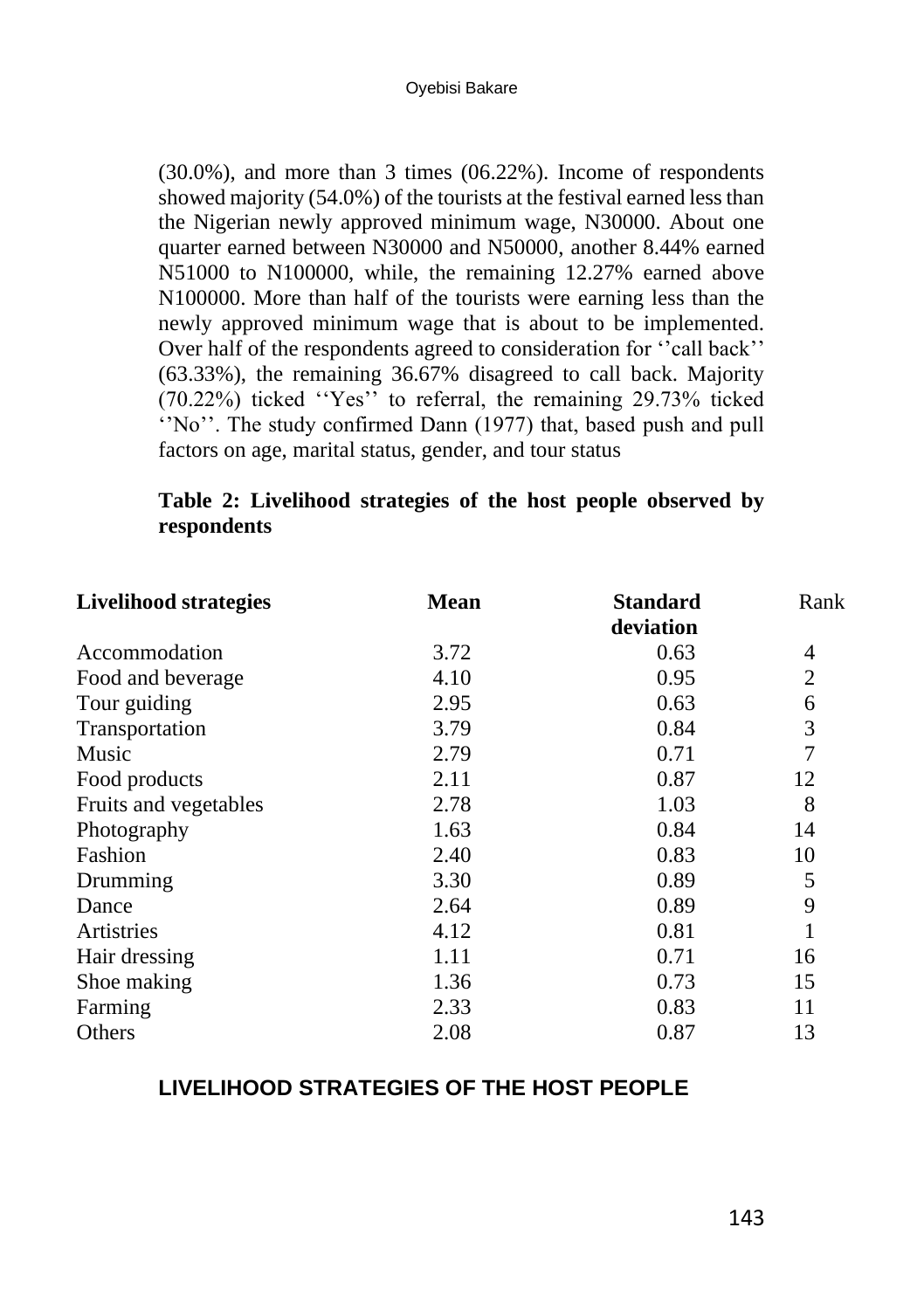From Table 2, artistries( $x = 4.12$ ) ranked first among the observed livelihood strategies of the host people by the tourists. Artistries referred to any product of art or innovation that were on sale during the festivals. These included; caps, handkerchiefs, bandana, vests, head bands, hand bands/bangles, face caps, garlands, which in most cases were bespoke for the occasion. Food and beverage  $(x = 4.10)$ ranked second. These referred to victuals in and around the destination. Transportation ( $x = 3.79$ ) ranked third. The remaining livelihood strategies observed by the respondents were accommodation,  $(x = 3.72)$ , drumming  $(x = 3.30)$ , tour guiding  $(x = 1.52)$ 2.95), and music ( $x = 2.79$ ) were 4<sup>th</sup>, 5<sup>th</sup>, 6<sup>th</sup>, and 7<sup>th</sup> respectively.

### **Table 3: Correlation and regression analyses of relationship between tourism motivation and livelihood strategies**

| <b>Variables</b>    | <b>Correlation Coefficients</b> | <b>Regression Coefficients.</b> | <b>T-value</b> |
|---------------------|---------------------------------|---------------------------------|----------------|
| Push factors        |                                 |                                 |                |
| Economic power      | $0.4238*$                       | 0.6619                          | 1.854*         |
| Official obligation | 0.0209                          | $-0.3138$                       | $-0.848$       |
| Prestige/caste      | $0.3748*$                       | 0.3149                          | 1.509*         |
| Knowledge           | $-0.0147$                       | 0.0414                          | $-0.051$       |
| Worship             | $0.1484*$                       | $-1.4389$                       | $-1.262$       |
| Nostalgia           | 0.1336                          | $-0.1267$                       | 0.443          |
| Relaxation/fun      | $0.2330*$                       | 0.9944                          | $1.655*$       |
| Fatigue/Boredom     | 0.1261                          | 0.0684                          | 0.123          |
| Pull factors        |                                 |                                 |                |
| Clement weather     | $0.3112*$                       | 0.4326                          | $1.311*$       |
| Pristine culture    | $0.3660*$                       | 0.5901                          | 1.389*         |
| Adventure           | $0.3348*$                       | 0.1489                          | $1.707*$       |
| Journey thrill      | $0.2437*$                       | 0.7134                          | 1.217          |
| Scenery             | $0.2912*$                       | 0.6723                          | 1.203          |
| Entertainments      | $0.3712*$                       | 0.3471                          | $1.252*$       |
| Cuisines            | $0.2731*$                       | 0.1681                          | 1.792*         |
| Family ties         | $-0.2679*$                      | $-6.7631$                       | $-0.111$       |
| Souvenirs           | $0.4111*$                       | 0.5672                          | $1.6731*$      |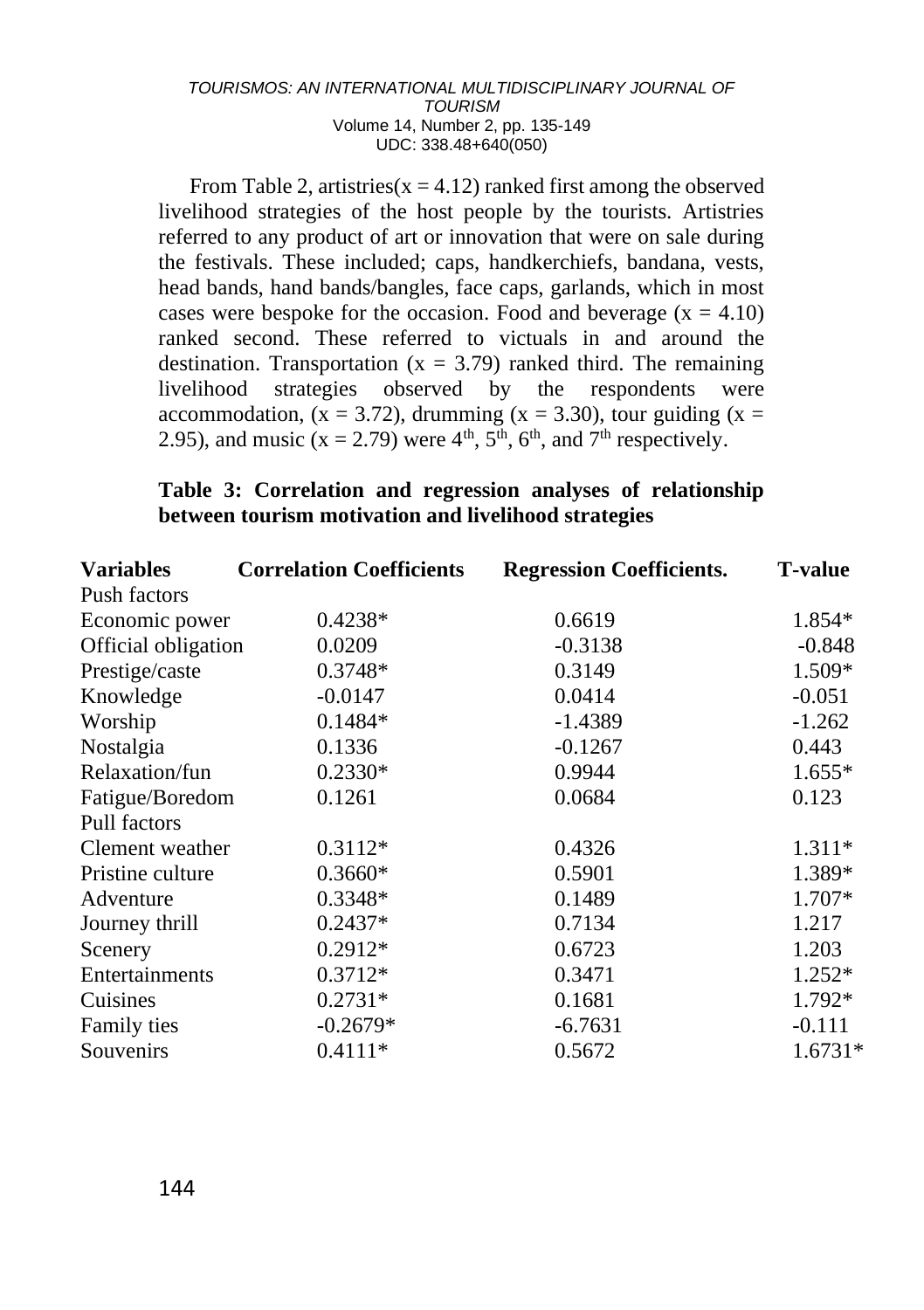## **CONTRIBUTION OF PUSH AND PULL MOTIVATION FACTORS TO LIVELIHOOD STRATEGIES OF THE HOST PEOPLE**

Table 3 showed the findings on correlation analysis of motivation factors and livelihood strategies of host people showed positive and significant relationships between push factors (relaxation  $(r = 0.2330)$ , economic power  $(r = 0.4238)$ , prestige/caste  $(r = 1.4238)$ 0.3748), and worship  $(r = 0.1484)$  while the same position was recorded on pull factors (Clement weather  $(r = 0.3112)$ , Pristine culture ( $r = 0.3660$ ), Adventure ( $r = 0.3348$ ), Journey thrill ( $r =$ 0.2437), Scenery ( $r = 0.2912$ ), entertainments ( $r = 0.3712$ ), cuisines  $(r = 0.2731)$ , souvenirs  $(r = 0.4111)$ . Family ties  $(r = -0.2679)$  showed negative but significant correlation. The results of regression analysis in Table 3 also showed that the regression coefficients of three push factors (official obligation (b =  $-0.3138$ ), Prestige/caste (b = 1.509), relaxation/fun ( $b = 1.655$ )) significantly contributed to the unit change in livelihood strategies of the host people. The table further revealed regression coefficients of five pull factors, clement weather  $(b =$ 1.311), pristine culture (b = 1.389), adventure (b = 1.707), entertainments (b = 1.252), cuisines (b = 1.792), souvenirs (b = 1.6731) significantly contributed to the unit change in livelihood strategies of host people. The finding is in agreement with Todorovic and Jovicic (2016) that adduced relaxation as one of the reasons for embarking on holidays. Rivera, Chandler, & Winslow, (2009) also agreed with adventure as one of the pull factors craved for in a destination by tourists. Tourism Research and Marketing (2013) corroborated the finding that most common travel motives are sightseeing and culture (80%), city break (47%) and visiting friends and relatives (44%), which translate to pristine culture and scenery.

**Tourism motivation t-value df p-value mean diff. Rmk**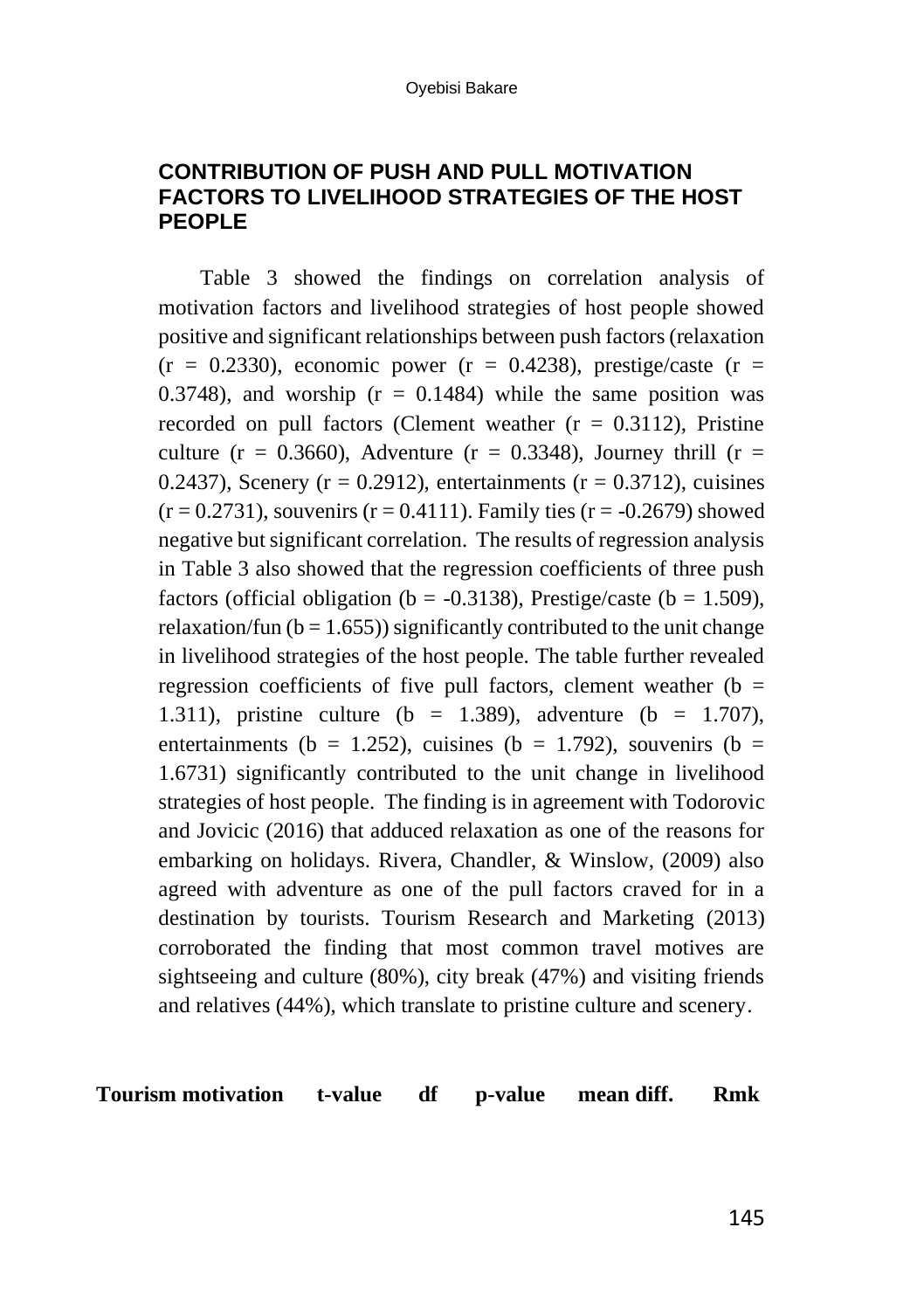## **DIFFERENCE BETWEEN TOURISM MOTIVATION FACTORS AND LIVELIHOOD STRATEGIES OF HOST PEOPLE**

Table 4 showed the t-test analysis of the significant difference in the possibility of push and pull motivations to translating to livelihood strategies of the host people. The results revealed that there is significant difference in the abilities of push factors and pull factors on livelihood strategies of the host people (t = 41.901,  $p<0.05$ ). The implication of the findings is that pull factors are driven by push factors and vis versa. The effect of each of push and pull factors are complimentary hence, one causes the other to exist. The finding of the study confirmed that travel motivations can further help destination planners to understand changing patterns of travellers' behaviours and ways these changes have evolved over time (Yousaf, Amin, & Santos, 2018), hence the factors compliment.

## **CONCLUSION**

The objectives of the study were to; identify personal factors of respondents and livelihood strategies among host people, examine the influence of tourism motivation factors on livelihood strategies of host people, and assess the effect of push and pull motivations on livelihood strategies. From the findings of the study, it was evident that tourism motivation factors (push and pull) are contributed to the livelihood of the host people. Push factors (relaxation, economic power, prestige/caste, and worship) and pull factors (clement weather, pristine culture, adventure, journey thrill, scenery, entertainments, cuisines, and souvenirs) contributed to livelihood of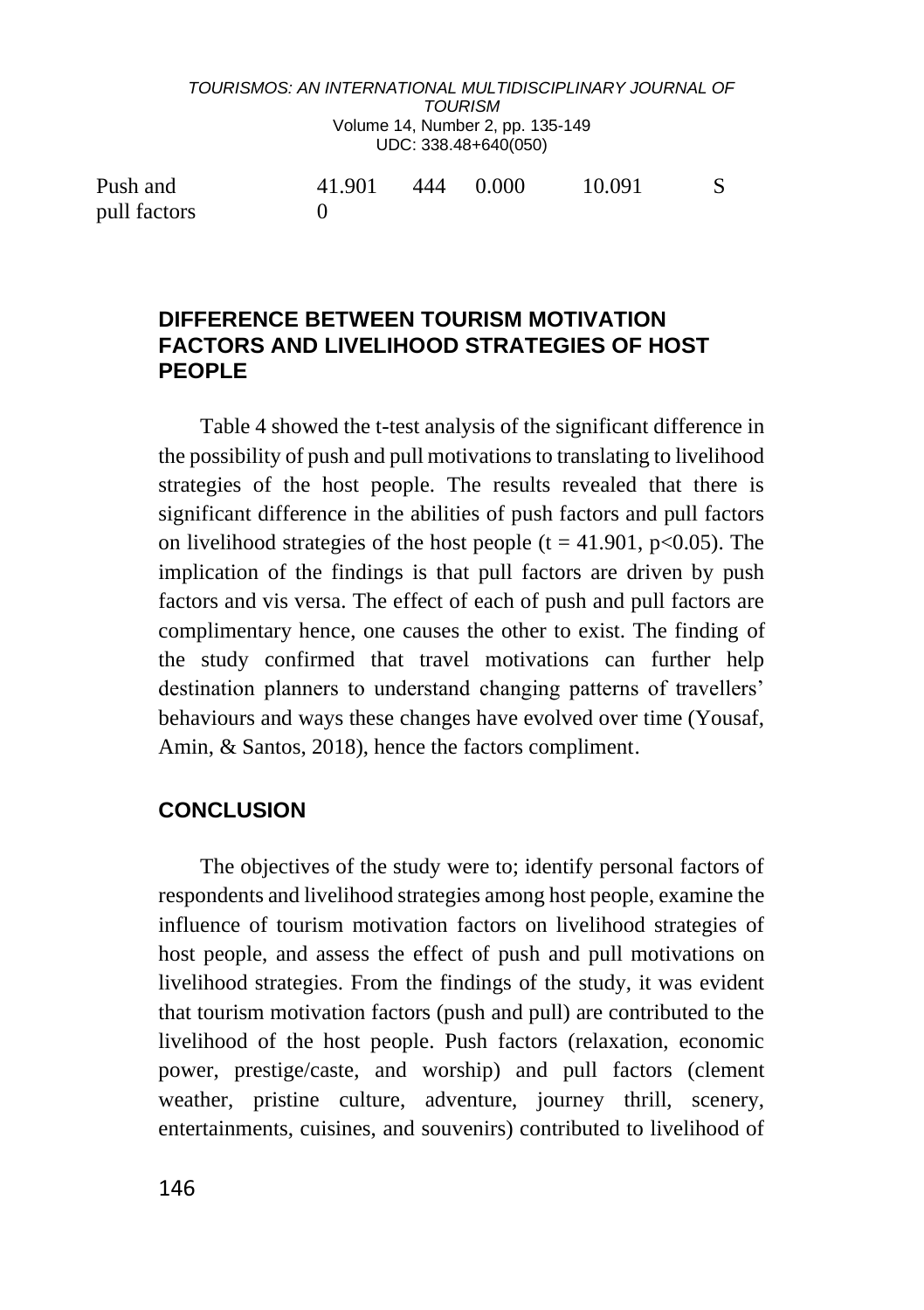the host people. It was also observed that the host people had a good number of livelihood strategies available in the destinations. These included; food and beverage, accommodation, tour guiding, transportation, artistries, shoe making, hair dressing, fruits and vegetables, food products, farming, photography, clothing, drumming, dance, and music. Both push and pull factors were found to offer complimentary services to both tourists and host people as the existence of one makes the other thrive. The study further confirmed the assumptions of Dann's theory and established the complimentary relationship between push and pull motivation factors.

## **RECOMMENDATION**

From the findings, it was recommended that the tourism stakeholders should focus on pull motivation factors. Improve the facilities in both tangible and intangible terms to accommodate the urge of tourists and even expand the need threshold for improved patronage that will morph into more livelihood strategies for the teeming host population. Control seems easier from destination perspectives, hence, it will be useful to improve the destination qualities which will in turn effect on the urge/need of the tourists.

# **REFERENCES**

- Angelsen, A., Larsen, H. O., Lund, J. F., Smith-Hall, C., & Wunder, S. (2011) Measuring Livelihoods and Environmental Dependence: Methods for Research and Fieldwork. CIFOR.
- Ashley, C. and Hussein, K. 2000. Development Methodologies for Livelihood Impact Assessment Experience of the African Wildlife Foundation in East Africa. Overseas Development Institute. London, PP. 60. Retrieved May 10, 2004 fromwww.oneword.org/odi/rpeg/srls.htmlI
- Carney, D. (1998). Sustainable Rural Livelihoods: What Contribution Can we make? Department for International Development, London.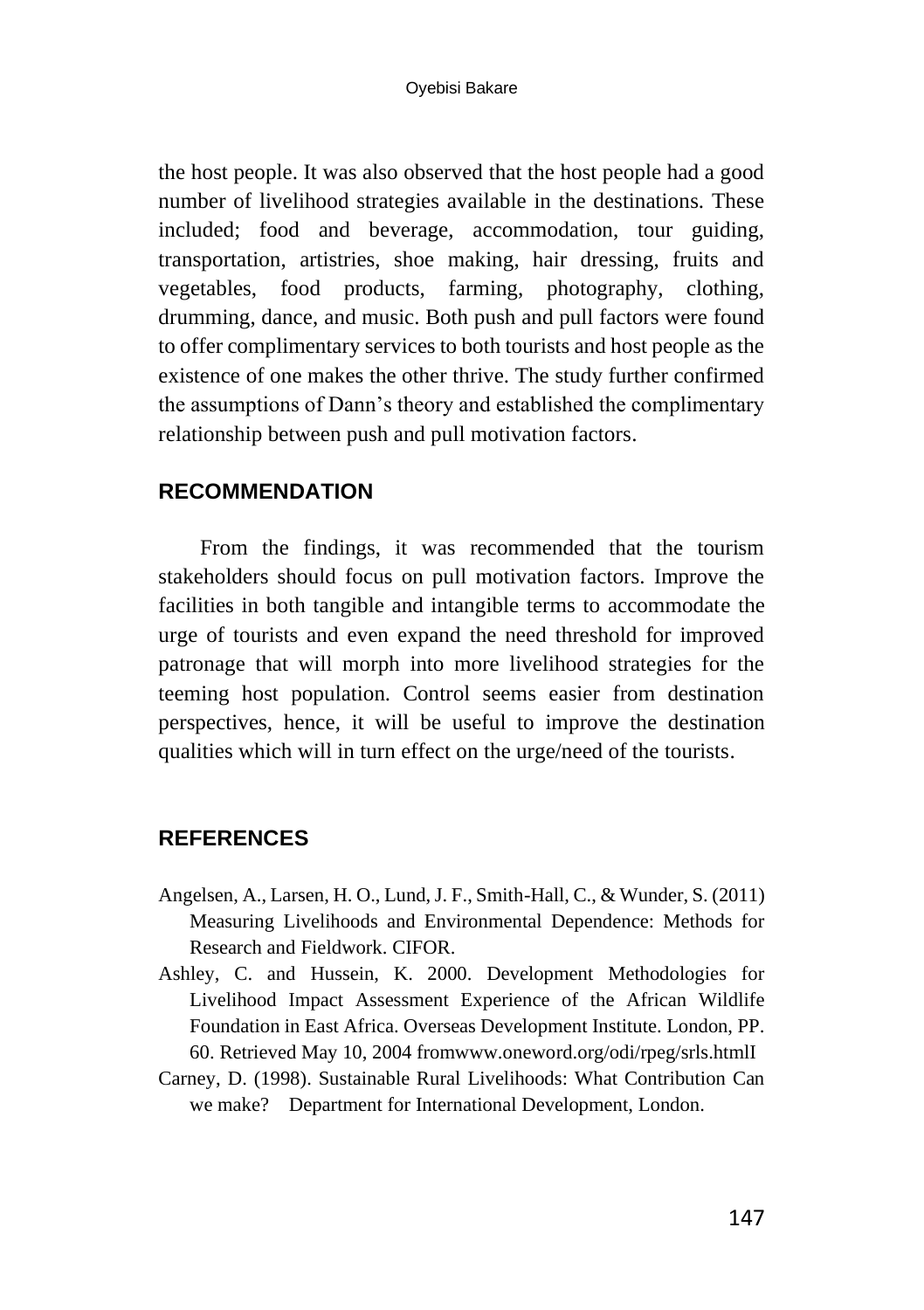- Dann, G. (1977). Anomie, ego-enhamcement and tourism. Annals of Tourism Research 4(4), 184-194.
- Dann, G. (1981). Tourist motivation: An appraisal, Annals of Tourism Research 8(2), 187-219.
- Hsu, C. H. C., & Lam, T. ( 2003). Mainland Chinese travellers motivations and barriers of visiting Hong Kong. Journal of Academy of Business and Economics 2(1), 60-67.
- Jang, S. C., & Cai, L. A., (2002). Travel motivations and destination choice: a study of British outbound market. Journal of Travel & Tourism Marketing 13(3), 111-133.
- Kolawole, O. (2017). How Nigeria can develop key tourism market segments to grow the economy. BusinessDay. Retrieved from http://www.businessdayonline.com/nigeria-can-develop-keytourismmarket-segments-grow-economy/
- Mamo, G., Sjaastad, E., & Vedeld, P. (2007). Economic dependence on forest resources: A case from Dendi District, Ethiopia. Forest Policy and Economics, 9(8), 916-927.
- doi:http://dx.doi.org/10.1016/j.forpol.2006.08.001
- Nwanne, C. (2017). December 30). A look at Nigerian tourism industry in 2017. Saturday Guardian. Retrieved from https://m.guardian.ng/saturday-magazine/a-look-at-nigerian-tourismindustry-in-2017/
- Orekoya, I. (2018). Nigerian Tourism Industry: A Key Value Driver in Employment Generation. Journal of Tourism, Hospitality and Sports, 36,  $12 - 17$ . www.iiste.org
- Rivera Jr, D., Chandler, J. A., & Winslow, H. (2009). Developing a profile of visitors at a North Carolina wine festival: pilot test. The Consortium Journal, 14(2), 5-20.
- Sidarta, T. (2002). Dampak Perkembangan Pariwisata terhadap Kondisi Lingkungan, Sosial dan Ekonomi Masyarakat (Studi Kasus Kawasan Pariwisata Sanur, Denpasar-Bali). [Tesis]. Program Pascasarjana Universitas Diponegoro.
- Todorović, N., & Jovičić, D. (2016). Motivational Factors of Youth Tourists Visiting Belgrade. Journal of Geography, 66(2), 273–289. Doi:10.2298/Ijgi1602273.
- Tourism Research and Marketing (2013). New Horizont III. Amsterdam: WYSE Travel Confederation.